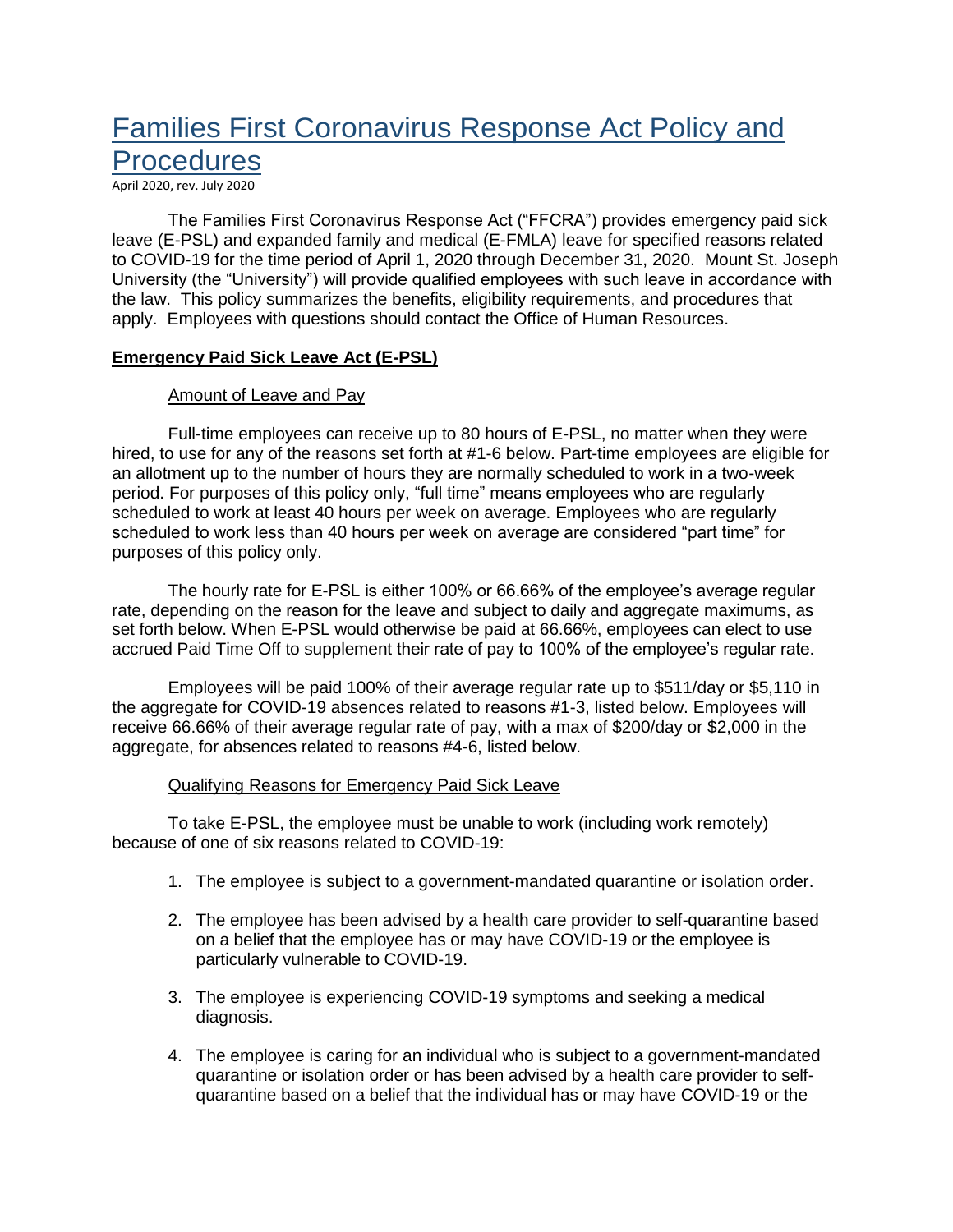individual is particularly vulnerable to COVID-19.

- 5. The employee is caring for the employee's son or daughter because the son or daughter's school or place of care has been closed or child care provider is unavailable due to COVID–19 precautions and no other suitable person is available to care for the son or daughter. (Please note leave taken for this reason qualifies as both E-PSL and E-FMLA.)
- 6. The employee is experiencing any other substantially similar condition specified by the Secretary of Health and Human Services in consultation with the Secretary of the Treasury and the Secretary of Labor.

# **B. Expanded Family Medical Leave Act (E-FMLA)**

# Amount of Leave and Pay

Employees who have been employed by the University for at least 30 days are eligible for up to 12 weeks of partially paid E-FMLA leave. While the first 10 days of leave are unpaid under the E-FMLA, this period of leave may be paid as E-PSL (if available) or employees may elect to use their accrued PTO concurrently with the first 10 unpaid days of E-FMLA leave.

After the first 10 days of E-FMLA leave, E-FMLA leave is paid at two-thirds of the employee's average regular rate of pay based on the average number of hours the employee normally would be scheduled to work, up to \$200 per day, or \$10,000 over the entire course of E-FMLA leave, unless the employee has accrued PTO available. If accrued PTO is available, employees are required to concurrently use it and will therefore be paid their full rate of pay.

Please note that employees are generally eligible for a combined total of 12 work weeks for any FMLA or E-FMLA leave taken during the 12-months leading up to the first day of the requested leave. (For military caregiver FMLA leave, employees are eligible for a combined total of up to 26 weeks of leave) Please see the University's [Family and Medical](https://mymount.msj.edu/ICS/icsfs/Family_and_Medical_Leave_Policy.pdf?target=91a0a3fd-6f0a-4aec-9348-cbe101e442a6)  [Leave Policy](https://mymount.msj.edu/ICS/icsfs/Family_and_Medical_Leave_Policy.pdf?target=91a0a3fd-6f0a-4aec-9348-cbe101e442a6) for more information about FMLA leave.

# Qualifying Reasons for Expanded FMLA Leave

Employees may take E-FMLA leave if the employee is unable to work (or work remotely) due to a need for leave to care for the employee's son or daughter under 18 years of age whose school or place of care is closed, or child care provider is unavailable, due to the COVID-19 public health emergency, and no other suitable person is available to care for the son or daughter. Please note "son or daughter" includes the employee's biological, adopted, or foster child, stepchild, legal ward, or child for the employee stands loco parentis, as well as a son or daughter age 18 years of age or older who is incapable of self-care because of a disability.

# **C. Procedures for Taking E-PSL or E-FMLA Leave**

# Notice of Need for Leave

All employees must adhere to the University's ordinary procedures for providing notice for missing work. While advance notice is not always possible, notice is expected no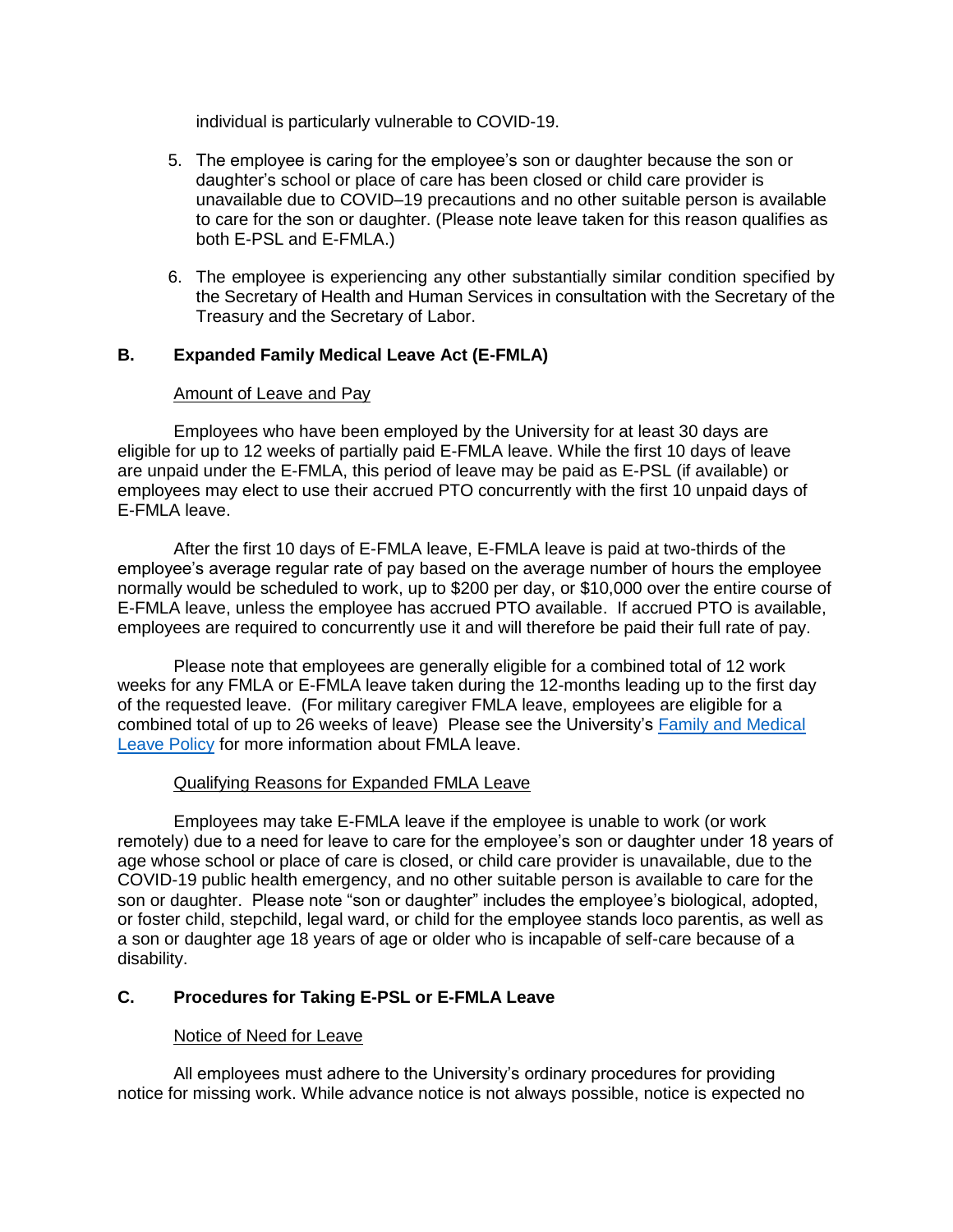later than the first workday (or portion thereof) during which leave is taken or as soon as practicable based on the circumstances. If the employee is unable to call in personally, a spouse, family member, or other responsible adult may provide notice on the employee's behalf. Employees should provide notice to their supervisor and the Office of Human Resources that the need for leave is due to a E-PSL or E-FMLA leave covered reason as soon as practicable.

# Leave Available Only for Reasons #1-6 and During COVID-19 Pandemic

**E-PSL and E-FMLA may be taken only between April 1, 2020 and December 31, 2020**. Unused E-PSL and E-FMLA leave are not paid out for any reason and will be forfeited on January 1, 2020 or upon termination.

Under this policy, leave is available only if the employee cannot work for one of the reasons set forth at #1-6 above. Leave is not available under this policy if the employee is unable to work for any reason other than one of the six reasons set forth above, including but not limited to, when the University does not have work for the employee or is closed due to COVID-19 precautions.

# Documentation in Support of Need for Leave

Employees must provide the Office of Human Resources with information to support the need for E-PSL or E-FMLA leave that includes all of the following (as applicable):

- Name of employee requesting leave;
- Date(s) for which leave is requested;
- A statement that the employee is unable to work (including work remotely) during the requested leave date(s) because of one the reasons for E-PSL or E-FMLA leave listed above (identifying which reason); and
- For E-PSL Reason #1:
	- o The name of the government entity that issued the quarantine or isolation order
- For E-PSL Reason #2:
	- o The name of the health care provider who advised the employee to selfquarantine.
- For E-PSL Reason #4:
	- o The name of the individual being cared for by the employee and the individual's relation to the employee; and
	- o Either the name of the government entity that issued the quarantine or isolation order application to the individual being cared for or the name of the health care provider who advised the person being cared for to self-quarantine.
- For E-PSL Reason #5 or E-FMLA leave:
	- o The name of the son or daughter being cared for;
	- o The name of the school, place of care, or child care provider that has closed or become unavailable;
	- o A representation that no other suitable person will be caring for the son or daughter during the period of leave taken by the employee; and
	- o If the son or daughter is older than age fourteen and must be cared for during daylight hours, include a statement that special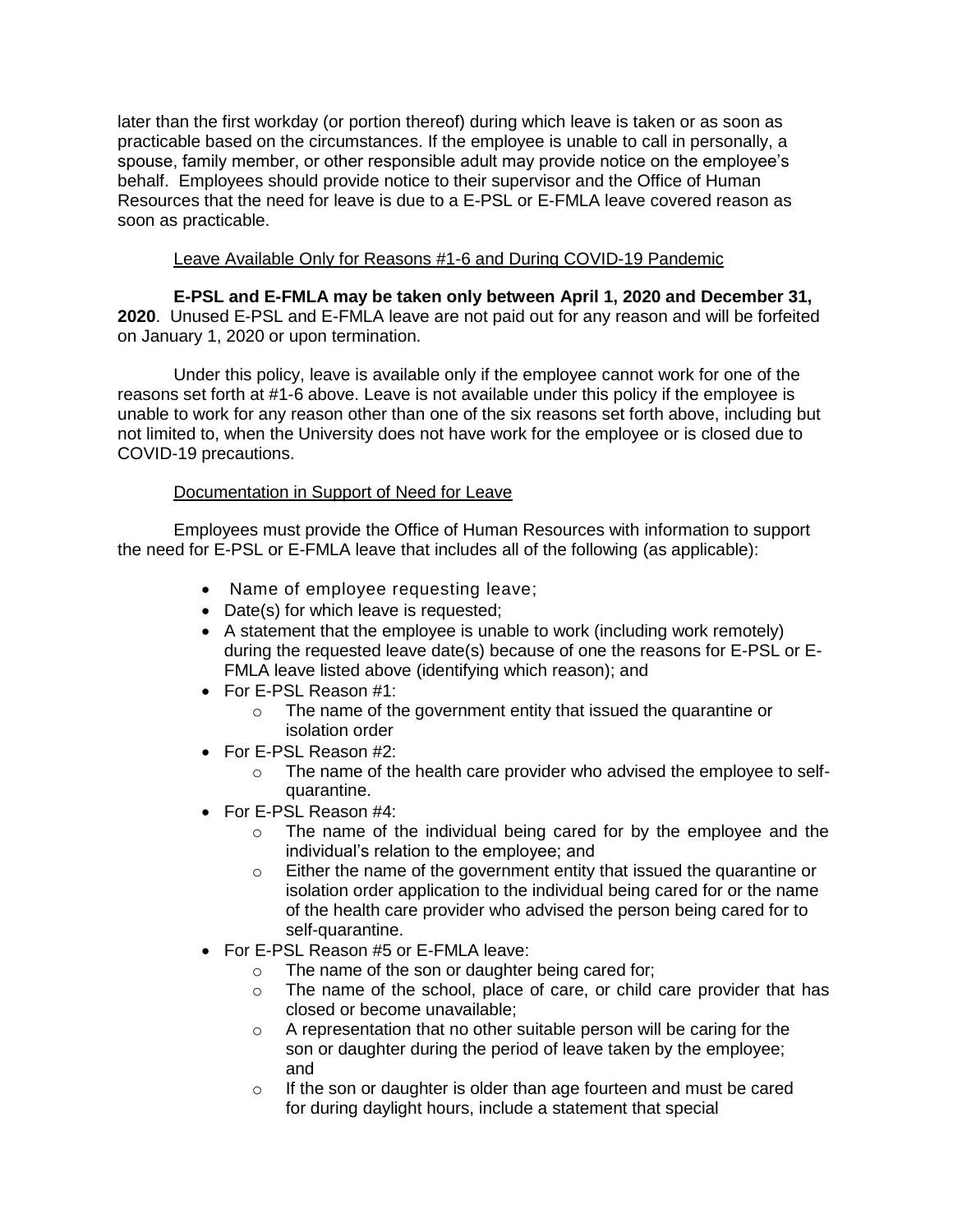circumstances exist requiring the employee to provide care.

**Please use the E-PSL/E-FMLA Leave Request/Certification Form below.** If you provide verbal notice of the need for leave initially, please submit a completed form as soon as practicable thereafter (generally within 7 days). Additional material may be required based on the circumstances. Designation of leave as E-PSL or E-FMLA may be delayed or denied if the required information is not provided.

For leave taken under the FMLA for an employee's own serious health condition related to COVID-19 or to care for the employee's covered family member with a serious health condition related to COVID-19, the normal FMLA certification requirements still apply.

## Intermittent Use of E-PSL and E-FMLA

Employees working remotely may use available E-PSL or E-FMLA intermittently. Employees working from the workplace (i.e. not able to work remotely) may take leave intermittently only when leave is taken due to Reason #5 above (i.e. to care for a son or daughter whose school or place of childcare is closed or care provider is unavailable due to COVID-19 precautions) and only in accordance with the scope of the approved intermittent use. Once an employee working from the workplace begins taking E-PSL for Reasons #1-4 or 6 above, the employee must continue to take such leave each day until the employee either uses the full amount of E-PSL or no longer has a qualifying reason for E-PSL. When intermittent leave is available under this policy, it may be used in increments of no less than 4 hours.

## Job Restoration and No Retaliation

Employees who take leave under this policy will be restored to an equivalent position upon their return to work, except in limited circumstances, in accordance with the law. No employee will be discharged, disciplined or discriminated against because the employee lawfully takes E-PSL or E-FMLA leave, files a complaint, or institutes a proceeding under the FFCRA or related to such leave.

## Modification and Interpretation

The University reserves the right to modify and interpret this policy at any time and for any reason, including but not limited to, ensuring compliance with applicable law.